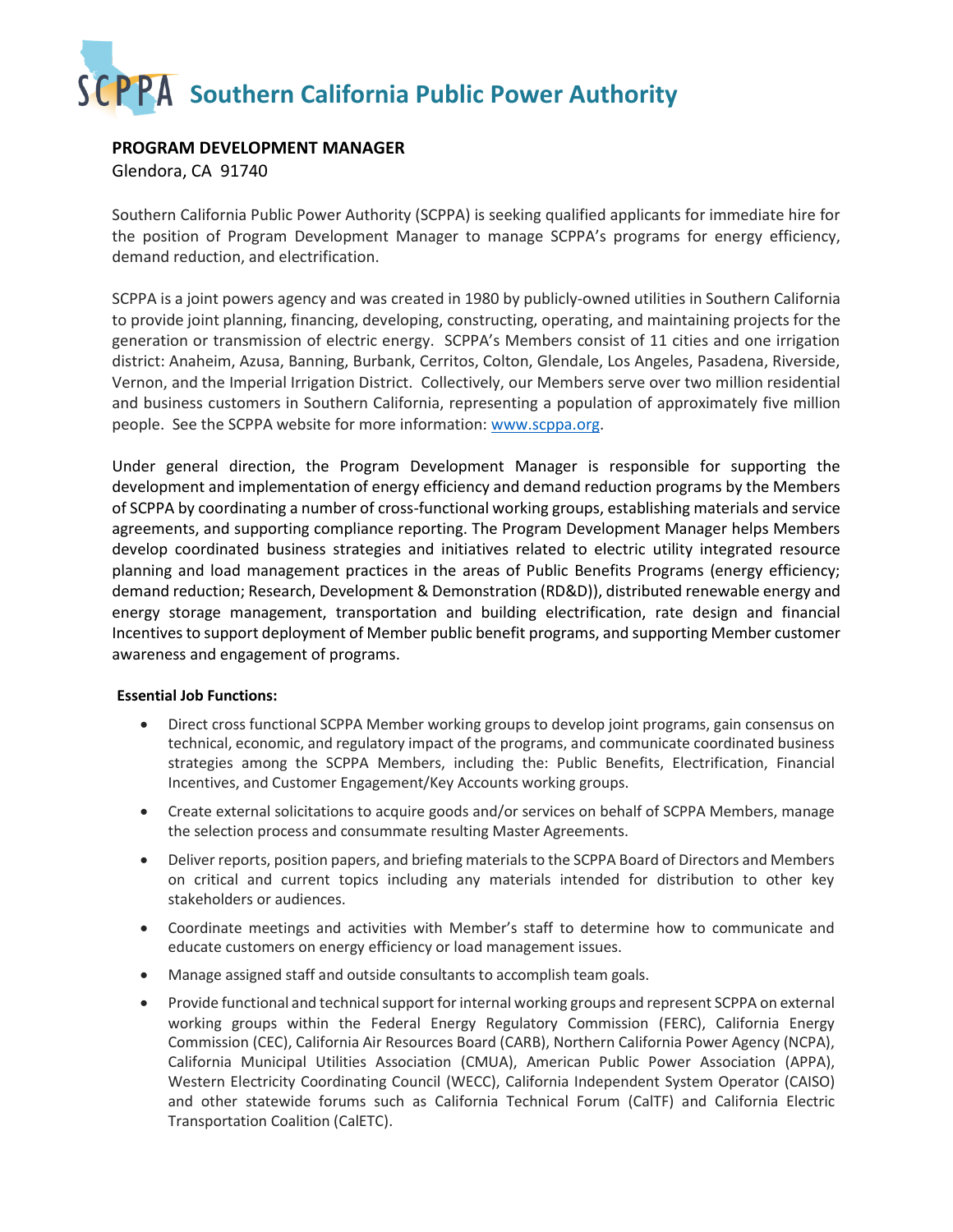**SCPPA** Southern California Public Power Authority

- Assist with aggregated regulatory compliance reports such as the Energy Efficiency Senate Bill 1037 and Assembly Bill 2021.
- Support the development, design, marketing and implementation of demand side, customer engagement and energy efficiency programs on a local and regional basis on behalf of SCPPA Members.
- Develop business relationships with internal and external entities including other public utilities, service providers, consultants, project and program developers, and regulatory agencies.
- Attend public meetings and make informative and persuasive presentations as liaison for SCPPA to represent regional projects and interact with local, state, and federal agencies.

#### **Knowledge of:**

- The electric utility industry, including energy efficiency, demand side management, integrated resource planning, distributed energy resources, and related regulatory and legislative issues.
- Government procurement processes, negotiation, and administration.
- Customer energy efficiency and demand reduction programs, marketing and customer engagement mediums, and ratemaking and development of financial incentives.
- Demand side of energy consumption patterns and solutions, including related laws, ordinances, rules, and regulations, particularly as it relates to integrate resource planning and load management optimization strategies.
- Economic and engineering practices used for cost/benefit assessments.
- Behavioral change research and methods to maximize the intended outcome of programs.
- Principles and practices of program development and administration.
- Pertinent Federal, California, and local laws, codes, and regulations.
- Methods and techniques of management report preparation.
- Standard software programs such as Microsoft Excel, Word, Power Point, Teams, and modern information systems.

#### **Ability to:**

- To direct multi-functional teams, using formal and informal facilitation methods.
- Think analytically to interpret and evaluate multiple program options and economic and engineering study results.
- Provide effective oral and written communication for a variety of venues including experience in utility customer programs, demand side management, customer engagement, and behavioral change programs.
- Establish and maintain effective working relationships with vendors, consultants, utility staff and facilitate project teams.
- Negotiate, coordinate, and administer Master Service Agreements and Task Orders.